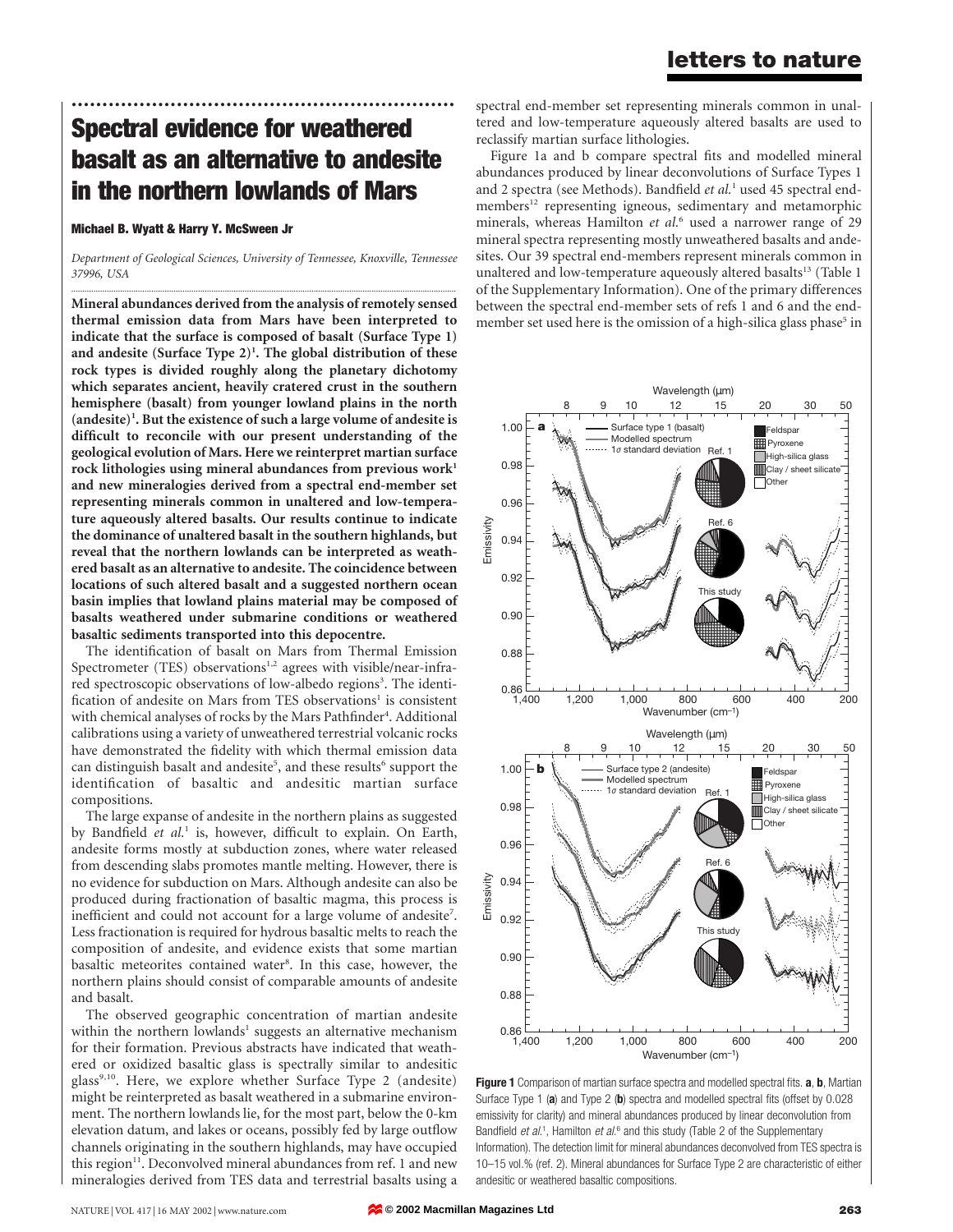### letters to nature

this study (see Methods). A similar difference involving K-feldspar occurs between the end-member set used by ref. 6 compared to those used by ref. 1 and this study (see Methods). Also shown in Fig. 1a and b are  $1\sigma$  standard deviations for martian surface spectra as determined by ref. 1.

Spectral fits produced by linear deconvolution of the Surface Type 1 spectrum show low root-mean-square (r.m.s.) values of 0.0018 (ref. 1), 0.0026 (ref. 6), and 0.0018 (this study). Modelled mineral abundances for the three end-member sets (Fig. 1a, Table 2 of the Supplementary Information) are all characterized by high values of plagioclase and pyroxene, and low values of weathering products (clays, sulphates and carbonates). The low r.m.s. values and similar modelled mineral abundances derived from different end-member sets indicate these modes accurately reflect the Surface Type 1 composition. The modelled mineral abundances, and the broad, slightly squared shape absorption between  $\sim$ 800–1,200 cm<sup>-1</sup> characteristic of Surface Type 1, are representative of unweathered



Figure 2 Spectral comparisons of glass, clays, terrestrial basalt and martian surface spectra. **a**, **b**, High-silica glass and two clays (Fe-smectite and Ca-montmorillonite) (a) and fresh-cut and weathered surface of a CRB sample<sup>5,6</sup> (b) compared to Surface Type 1 and 2 spectra, respectively (offset by 0.06 emissivity for clarity). Blackbody was added to each terrestrial rock sample to account for band-depth particle-size effects.

basaltic compositions<sup>1,2,5,6</sup>.

Analogous spectral fits of the Surface Type 2 spectrum show low r.m.s. values of 0.0009 (ref. 1), 0.0023 (ref. 6), and 0.0014 (this study). However, modelled mineral abundances differ, resulting in an ambiguous description of the Surface Type 2 composition (Fig. 1b, Table 2 of the Supplementary Information). The results of refs 1 and 6 are characterized by high modelled abundances of plagioclase and high-silica glass and low abundances of pyroxene and weathering products. Modelled abundances in this study are characterized by plagioclase with appreciable alteration minerals (clays and Kfeldspar) and lesser pyroxene. The well-modelled spectra indicate that each of the different mineral modes is equally valid for describing the Surface Type 2 spectrum. Modelled mineral abundances from refs 1 and 6, and the slightly V-shaped absorption between  $\sim$ 800–1,200 cm<sup>-1</sup> characteristic of Surface Type 2, are representative of andesite<sup>1,5,6</sup>. Higher abundances of clays and Kfeldspar, and lower abundances of pyroxenes for Surface Type 2 as modelled in this study, are characteristic of altered basalt<sup>13</sup>.

Modelled mineral abundances supporting a weathered basalt composition are largely a result of clays replacing high-silica glass. Absorption features between  $500-550$  cm<sup>-1</sup> in laboratory spectra distinguish clays modelled in this study (Fe-smectite and Camontmorillonite) from high-silica glass (Fig. 2a); however, the  $CO<sub>2</sub>$  atmosphere of Mars is largely opaque in this spectral region, which limits its usefulness for analysis of surface compositions. The spectral regions of high-silica glass and clays used for analysis of martian surface compositions are very similar in their overall spectral shape and positions of spectral features. Future work is needed to understand better the degree of substitution and spectral effects of varying crystallinity in amorphous phases over a range of chemical compositions. Despite this ambiguity, conclusions from deconvolved TES spectra concerning other rock-forming minerals are thought to be robust<sup>1,2,5,6</sup>.

Figure 2b shows spectra of the fresh-cut and weathered surfaces of a Columbia River Flood Basalt (CRB sample 4, refs 5, 6) re-sampled to TES spectral resolution compared to Surface Type 1 and 2 spectra, respectively. Because martian surface spectra analysed by TES are thought to be dominated by sand-sized particles<sup>12,1</sup> rather than bedrock, a blackbody component (which does not affect spectral shape) was added to each terrestrial sample to account for banddepth particle-size effects. The spectrum of the fresh-cut CRB surface displays a broad, slightly squared shape absorption between  $\sim$ 800–1,200 cm<sup>-1</sup> similar to the Surface Type 1 spectrum, whereas the spectrum of the natural CRB surface displays a more V-shaped absorption similar to the Surface Type 2 spectrum. Spectral fits produced by linear deconvolution of the fresh-cut CRB surface spectrum show low r.m.s. values (0.0020 (ref. 1), 0.0025 (ref. 6), 0.0031 (this study)), and deconvolved mineral abundances are characterized by high values of plagioclase and pyroxene, and low values of weathering products (Table 3 of the Supplementary Information), similar to Surface Type 1. Spectral fits produced by linear deconvolution of the natural CRB surface spectrum show analogous low r.m.s. values (0.0023 (ref. 1), 0.0034 (ref. 6), 0.0030 (this study)). However, modelled mineral abundances for the natural CRB surface using the end-member sets of Bandfield et al.<sup>1</sup> and Hamilton  $et$   $al$ <sup>6</sup> are characterized by high abundances of plagioclase, pyroxene and high-silica glass, whereas abundances in this study are characterized by plagioclase with appreciable alteration minerals and lesser pyroxene (Table 3 of the Supplementary Information), similar to the ambiguous mineralogic characterization of Surface Type 2.

Microscopic examination of the fresh-cut and natural CRB surfaces agrees best with deconvolved mineral abundances from Bandfield et al.<sup>1</sup> in which a combination of plagioclase, pyroxene, high-silica glass and clays comprises the sample's modal mineralogy. A decrease in pyroxene and increase in clay abundances is expected on a natural surface as pyroxenes are typically weathered to clays.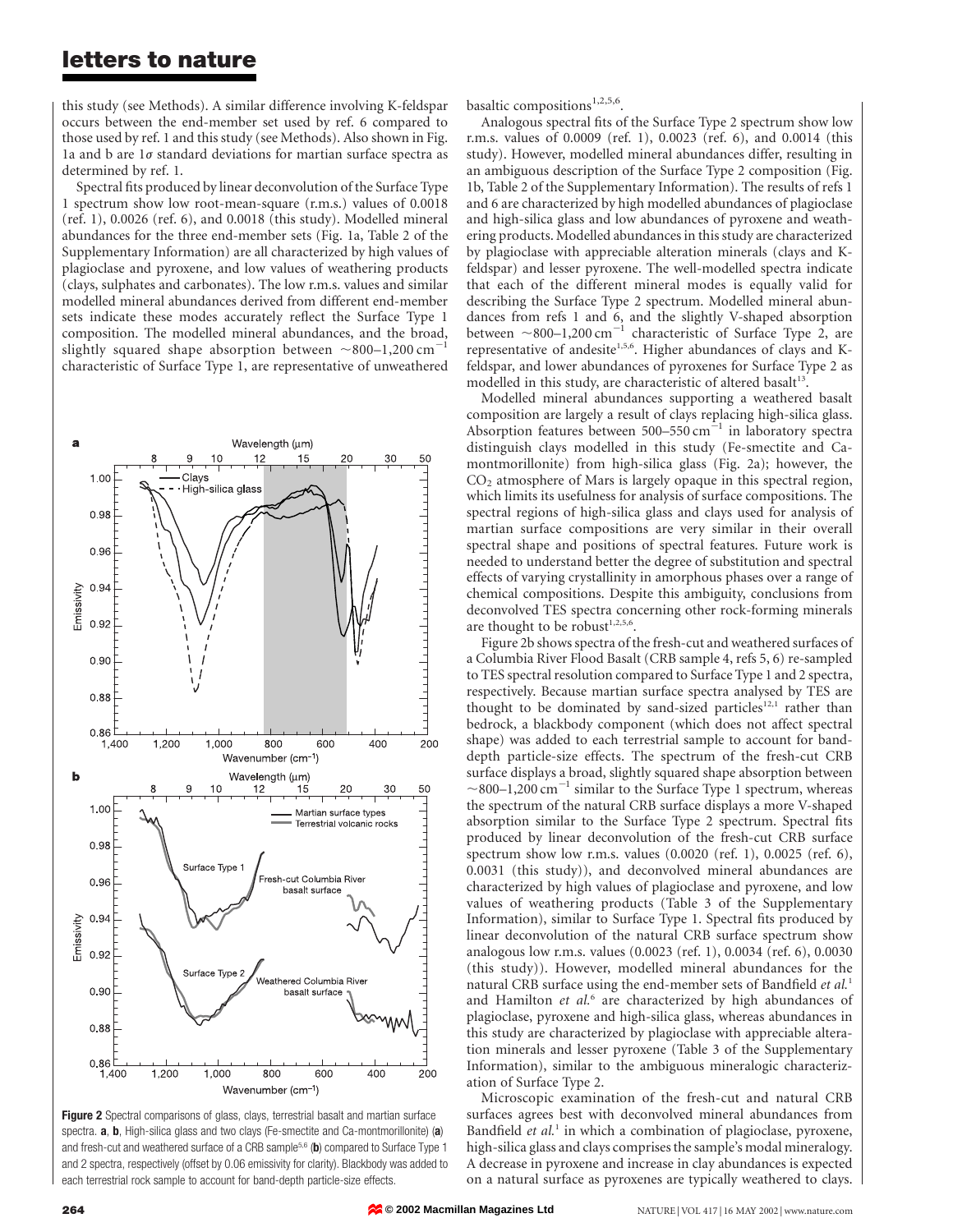However, an increase in the abundance of high-silica volcanic glass on a natural surface is not expected, because such a phase is also easily weathered. The increase in modelled high-silica glass from the fresh-cut to the natural CRB surface might indicate the formation of amorphous silica alteration products which are spectrally similar to high-silica glass. The original interpretation of the high-silica glass spectral end-member phase as a primary volcanic glass may be too limited, as it could also represent an amorphous high-silica alteration product.

Figure 3 compares the global distribution of Surface Types 1 and 2, as determined in ref. 1 and global topography determined from Mars Orbiter Laser Altimeter (MOLA) data<sup>14</sup> in hemispherical north and south stereographic polar projections. The highest concentrations of Surface Type 1 (green) in the southern highlands and Surface Type 2 (red) in the northern lowlands coincide roughly with the planetary dichotomy, although there is some mixing of surface types across this divide. Blue pixels on TES composition maps represent regions covered by fine-grained bright dust which blankets the surface and prohibits spectral analysis of sand and rock compositions. Also shown on the north polar projections is a white line defining contacts previously interpreted as shorelines<sup>15</sup> which approximate an equipotential line<sup>11</sup>. Surface Type 2 compositions in the northern hemisphere are distributed almost entirely within the proposed shorelines where they are not spectrally obscured by dust cover. Surface Type 2 compositions in the southern hemisphere may be due to similar alteration processes, but the lack of geographic

concentrations does not support a large southern hemisphere body of water.

Linear deconvolution of the Surface Type 2 spectrum by ref. 1 and this study requires some clay/sheet silicates to be modelled at or above the TES detectability limit<sup>2</sup>. The high abundance of modelled alteration products in this study results from the spectral similarities and substitution of clays for high-silica glass at TES spectral resolution. High abundances of well crystalline phyllosilicates in low-albedo regions are not supported by Phobos Infrared Spectrometer (ISM) data<sup>16</sup>; however, poorly crystalline palagonite has been proposed as a component in bright martian soil<sup>17</sup>. We note that ISM data only covered  $\sim$ 20% of the martian equatorial region, which is dominated by unweathered basaltic compositions as determined by TES data. Comparison of ISM data with weathered basalt compositions in the northern hemisphere is thus not possible. Merényi et al.<sup>18</sup> did observe northern regions from highspectral-resolution telescopic images and noted that weaker mafic mineral bands could be explained by a higher glass content. This is generally analogous to the increased glass content determined<sup>1</sup> (interpreted here as a possible alteration product) to explain differences in the Surface Type 1 and 2 spectra. The mineralogies determined by Bandfield et al.<sup>1</sup> and this study for Surface Type 2 can thus both be interpreted as representing weathered basalt.

A martian crust dominated by basalt containing augite and pigeonite (Table 3 of the Supplementary Information) is in agreement with visible/near-infrared spectroscopic observations of low-



Figure 3 Global distribution of Surface Types 1 and 2 as determined by ref. 1 and global topography determined from MOLA data<sup>14</sup>. Surface Type 2 compositions in the northern

hemisphere map closely to a proposed ocean basin<sup>11</sup>, as delineated by elevation and a possible shoreline (white line)<sup>15</sup>.